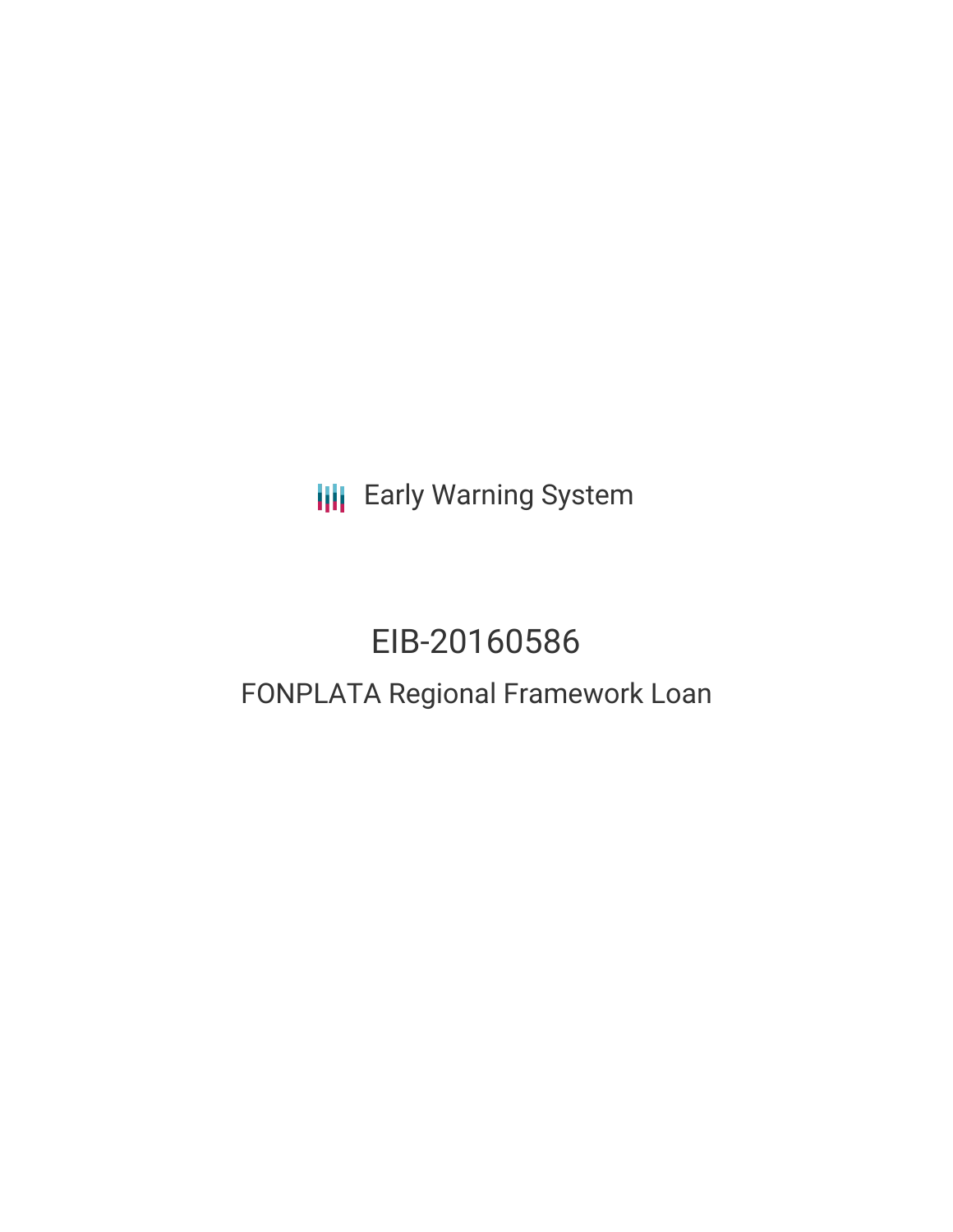

## **Quick Facts**

| <b>Financial Institutions</b>  | European Investment Bank (EIB) |
|--------------------------------|--------------------------------|
| <b>Status</b>                  | Proposed                       |
| <b>Bank Risk Rating</b>        | U                              |
| <b>Investment Type(s)</b>      | Loan                           |
| <b>Investment Amount (USD)</b> | $$59.13$ million               |
| <b>Project Cost (USD)</b>      | $$177.38$ million              |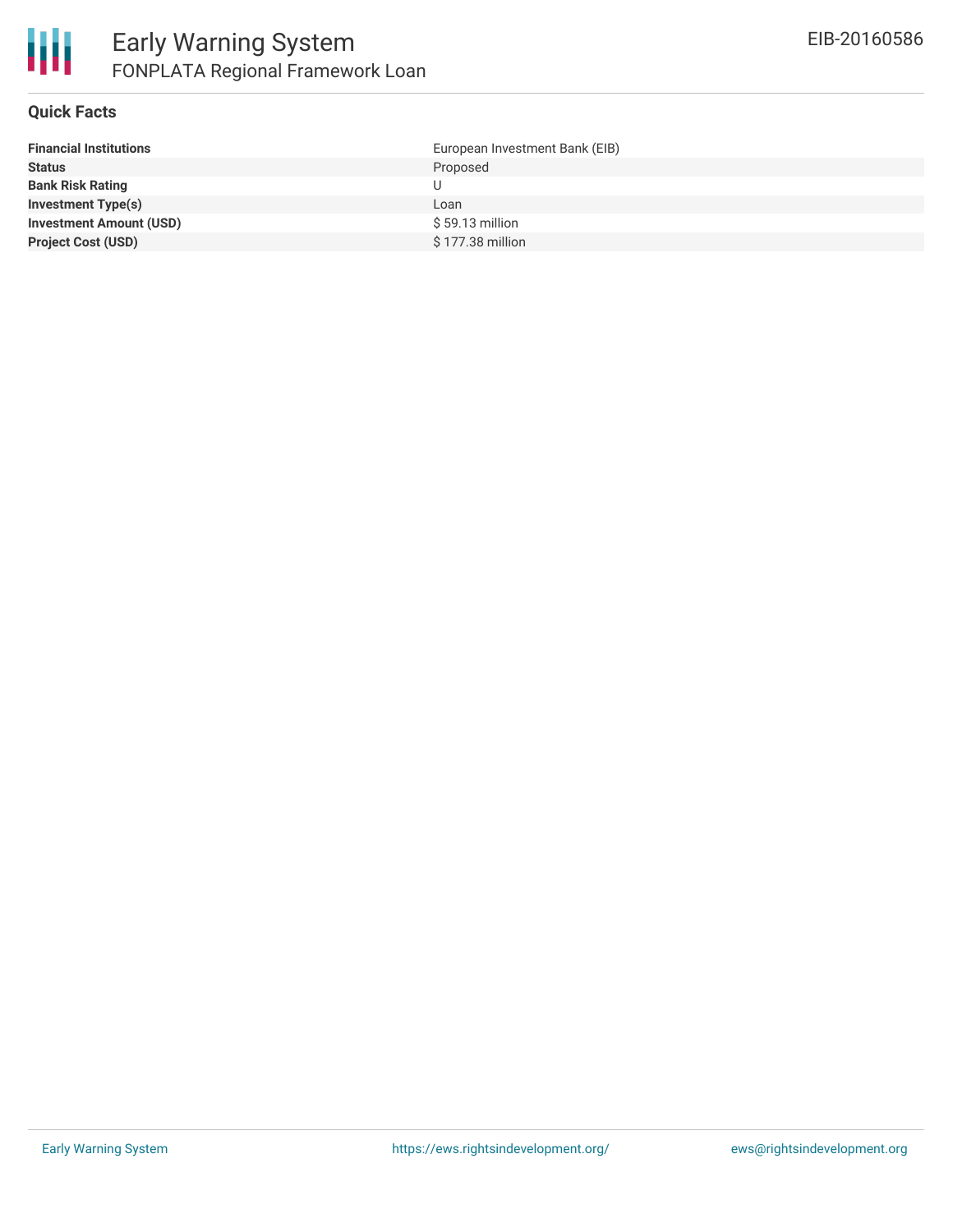# **Project Description**

The operation will be structured as a multi-sector framework loan focusing on improving provision of basic services in rural and urban areas in the relevant sub-regions of the Plata River basin in Argentina, Brazil, Bolivia, Paraguay and Uruguay. It will target small schemes in a variety of sectors including flood protection, with a focus on social deprivation and climate resilience.

The project contributes to EU policy goals and is in line with the EIB's priority areas of intervention under the External Lending Mandate, particularly as regards regional integration, development of social and economic infrastructure and climate action. The main focus will be on environment and climate action (adaptation/mitigation), resource efficiency, social deprivation, food security and infrastructure development.

#### ENVIRONMENTAL ASPECTS

The project will target small schemes in a variety of sectors including flood protection, with a focus on social deprivation and climate resilience in rural and urban areas. Therefore the potential negative environmental impact is likely to be minor. If located in the EU, some individual schemes would likely fall under Annex II of the Environmental Impact Assessment (EIA) Directive 2011/92/EU and therefore be subject to screening. Appropriate screening procedures, also in relation to natural habitats and protected species, as well as energy performance of buildings and land acquisition/resettlement, will be put in place.

This is the first project of the Bank with Fonplata. The Bank will check the promoter's capacity to implement framework loan operations and to prioritise projects that increase the area's resilience and improve the population's living conditions in an efficient way, from an economic and social point of view, complying with the Bank's environment and social standards.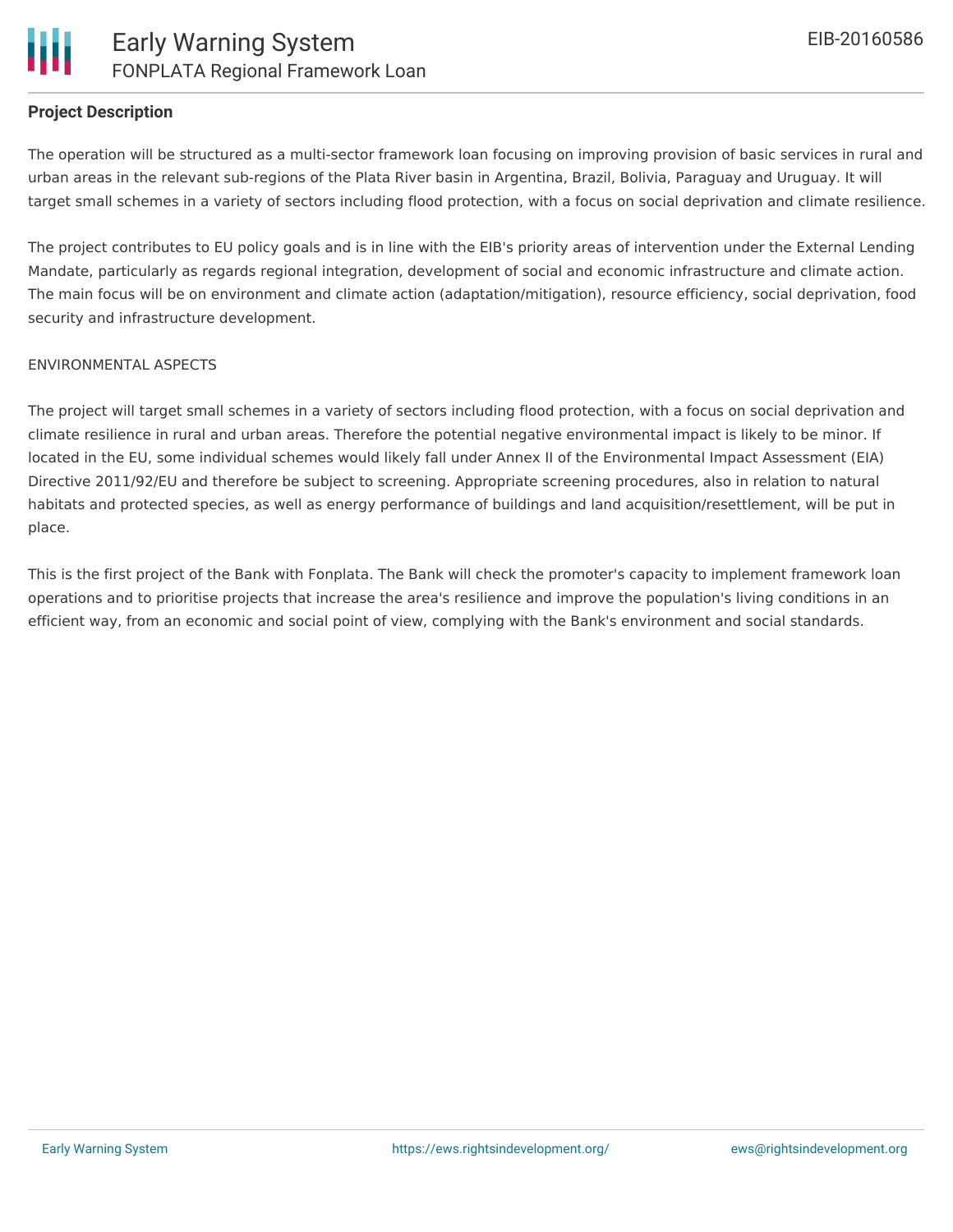

### **Investment Description**

European Investment Bank (EIB)

Proposed EIB finance (Approximate amount): EUR 50 million

Total cost (Approximate amount): EUR 150 million